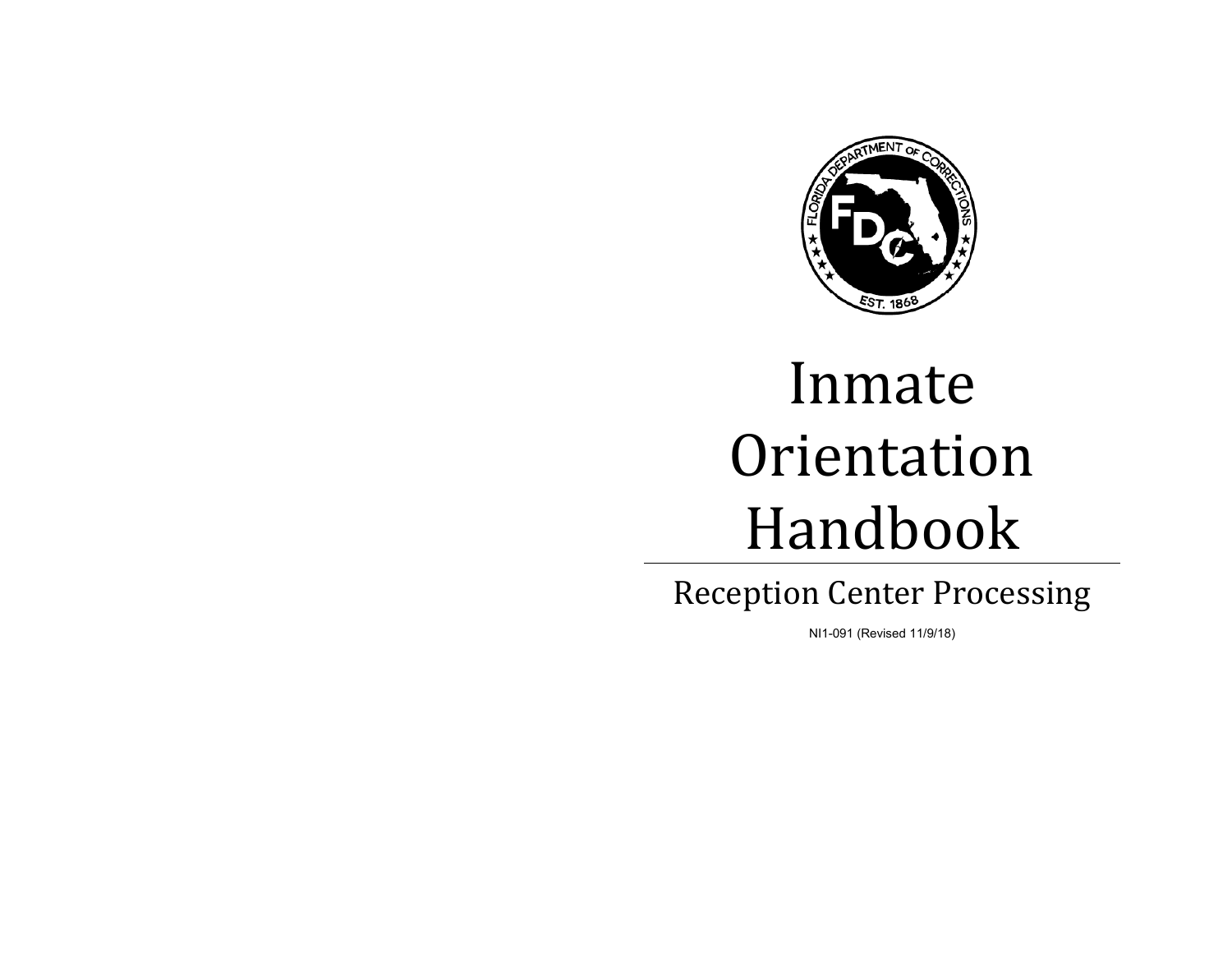# **INTRODUCTION**

This handbook is intended for your use while you are incarcerated with the Florida Department of Corrections. It is intended to help you understand the general rules, procedures, requirements and routines of the reception center and your permanent institution. It will also inform you of programming available to you. This inmate handbook will help serve as a guide to assist you in preparing for your term of incarceration. Keep this book with your personal belongings for future reference.

As the Department is continually evolving, it is impossible to cover all the issues or to answer all the questions you might have through this handbook. Therefore, if you have any questions or concerns during this period of orientation you should not hesitate to consult with a staff member. Staff members are trained to help you during this orientation period and throughout your incarceration.

You are facing a new challenge in your life that can be used for your betterment if you take advantage of the opportunities offered to you. There will be opportunities throughout your incarceration for self-betterment and to maximize your chances of successful re-entry to society. You are encouraged to take steps to make successful re-entry a reality for yourself.

# **PROCESSING**

Over the next few days, you will receive both verbal and written information that will be very important to you during your incarceration. It is important that you listen to all instructions given and take the time to read all the information provided in this handbook.

The results of your assessment here will determine what institution you will be transferred to. Again, it is important that you listen and cooperate with all staff.

The following is a list of several events that will take place on your first day as you are being processed through the transfer and receiving section.

- Verification of commitment information
- Inventory of personal property
- Your money deposited into the Inmate Bank in your name
- Issue of a Department of Corrections identification number (DC  $#$ )
- Brief medical exam
- Haircut / personal grooming
- Shower and issue of state clothing
- Electronic fingerprints taken
- State photo identification (I.D.) issued
- Orientation on day-to-day living and working activities
- Receipt of general information about what you can expect while at the reception center
- Receipt of general information about what you can expect at your permanent facility
- Receipt of written and verbal instructions on the disciplinary, grievance, and protection procedures

In the days following your arrival at the reception center, you will receive a number of exams and assessments that will include physical, psychological, SPECTRUM, educational, and substance abuse screening. The results of these exams will be used to determine any personal needs you may have in any of these areas.

A member of the Classification Department will interview you to obtain information about your background, education, employment, criminal history, release plans, and other information. You will also be required to complete a SPECTRUM assessment.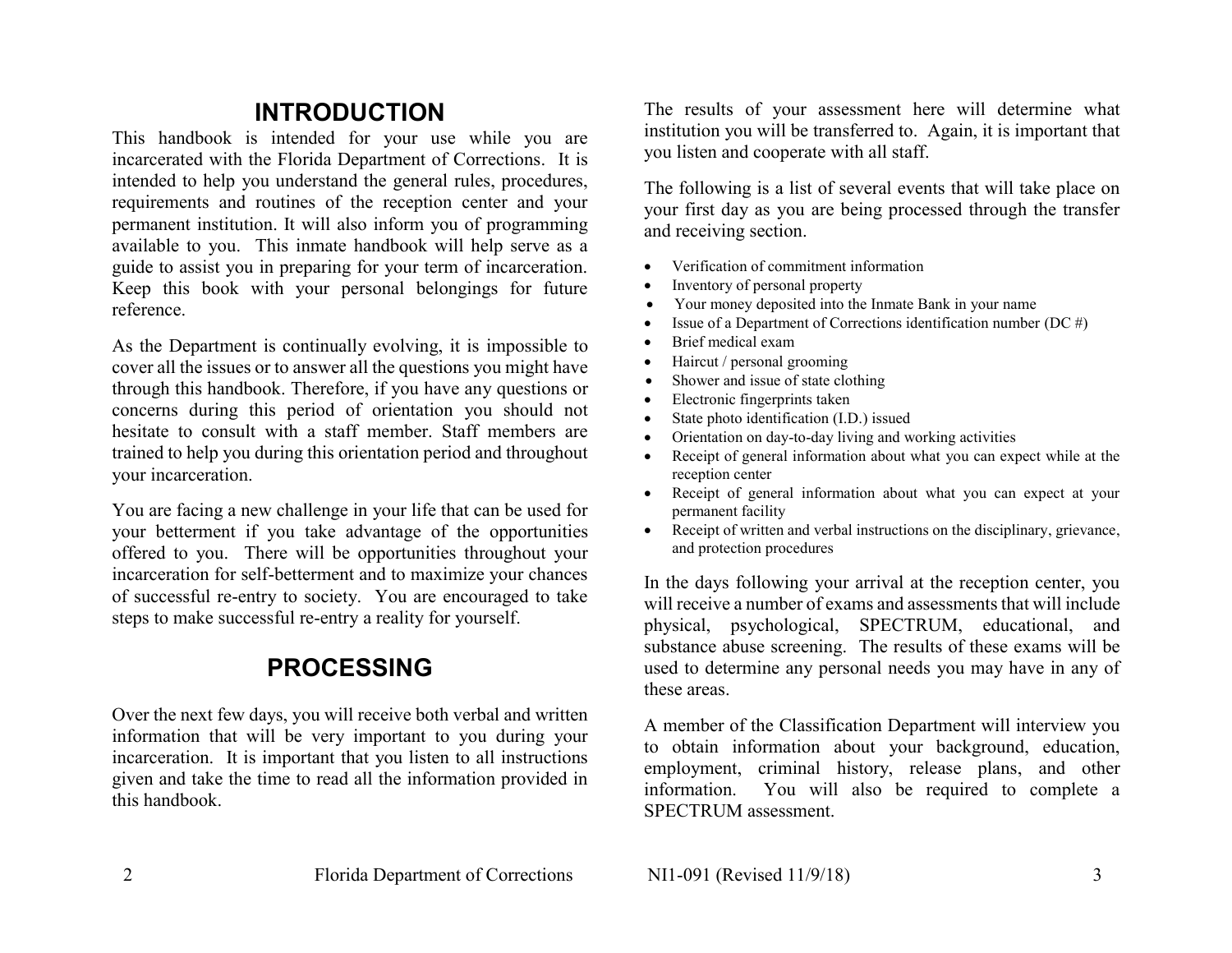The Spectrum process is a way for us to get to know you better so we can develop a program plan just for you. The Florida Department of Corrections strives to provide the tools you need to succeed and lead a productive life. Spectrum will help us determine what those tools are by asking you a series of questions. The Spectrum questions are all about you such as your thoughts, feelings, and relationships. When it's your turn for a Spectrum assessment or review, we strongly encourage you to be open and honest when answering the questions so we can develop an accurate case plan designed to benefit you.

Your processing through the reception center is done in individual and group settings on certain days for each stage of the process. You will be given a schedule to follow.

#### **Photo I.D.**

The photo I.D. that you receive is part of your uniform. You should never be outside of your housing area without your I.D. in your possession and displayed properly. This identification badge is required for you to receive your mail, eat in the dining hall, to make canteen purchases, access your electronic inmate bank account, or be accepted for interview during any of the reception processes.

If your I.D. card is missing, report it to your housing officer. If you destroy your card, you will be responsible for paying for a replacement and disciplinary action may be taken.

While wearing a shirt with a collar, you must wear this identification card, picture side showing, attached to your left shirt pocket or left shirt collar if the shirt does not have a pocket. If you are wearing a V-neck shirt, attach the I.D. on the right chest area of your clothing with the tab provided for that purpose. Female inmates will attach the identification card to the left chest area of your clothing if wearing a dress.

# **Clothing Issue**

Upon arrival, you will be issued sufficient clothing according to institutional policy, including outer clothing, underwear, socks and shoes. All inmates are required to make an exchange of outer clothing at least twice per week.

Any time you are outside of your housing unit, you are expected to be wearing regulation clothing, which is the state-issued blue shirt, blue trousers, underwear, socks, and shoes. Shirts are to be tucked into the trousers, and all buttons are to be buttoned with the exception of the top-most collar button. At a female institution, a state-issued dress may be worn as a uniform. Each institution may have policies that permit this attire to be worn in different locations at different times. These policies governing dress will be reviewed with you upon arrival at your permanent facility.

# **Call Outs**

A "call out" authorizes your housing unit officer or work/program supervisor to issue you a pass to travel to and from the location of your call out. Passes are utilized when movement outside the housing unit or work/program assignment is required. Your failure to report as instructed may result in disciplinary action.

# **General Rules**

You are expected to comply with all sections of Rule 33- 601.314, Rules of Prohibited Conduct and Penalties for Infractions. During the orientation process, you will be given instructions as to the rules and policies which you must follow.

#### **Inmate Requests**

To request an interview with your Classification Officer, you must complete an Inmate Request, form DC6-236, and place it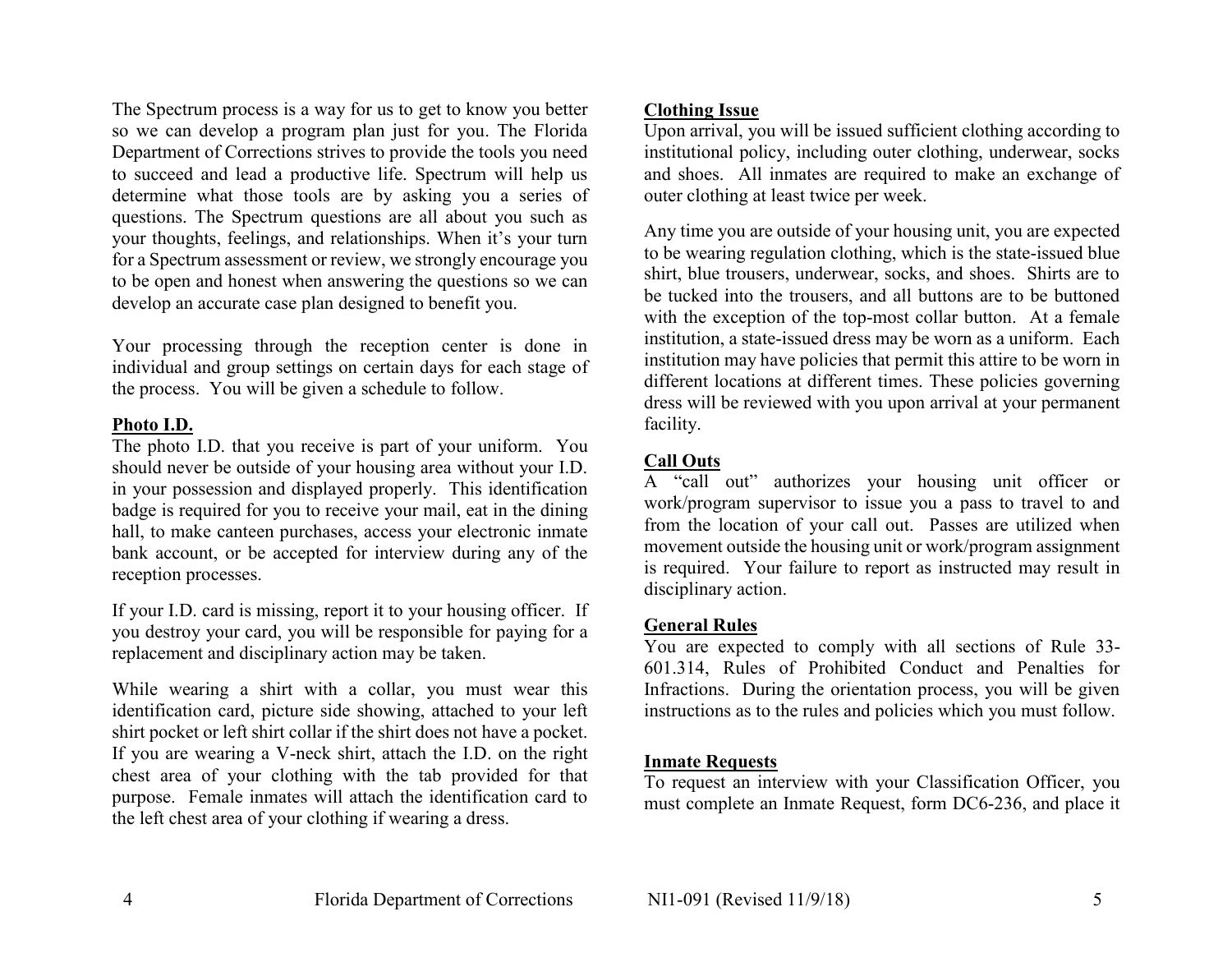in the institutional mail. Staff may deny or approve your request for an interview.

#### **Unauthorized Areas**

You are not to be in an unauthorized area unless accompanied and supervised by staff. If you are observed in an unauthorized area, your presence there may be interpreted as an escape attempt, and appropriate action will be taken.

Should any helicopter or aircraft attempt to land on or near the property of any facility, you must move away from the aircraft. Movement toward the aircraft will be viewed as an escape attempt.

#### **Housing**

During your first day at the reception center, you will be assigned a bed in a specific housing area. You will be responsible for the cleanliness of your individual living area. This includes your bunk, locker, and immediate floor area around your bunk.

You are responsible for ensuring your own immediate individual living area is free of contraband. This includes your bunk area, mattress, locker and foot or wall locker. Should you find contraband, you must notify correctional staff immediately.

You may not store any perishable items. The dorm officer can address any questions or concerns that you may have concerning your housing.

Beds will be made with a six inch white collar eight to ten inches from the top.

#### **Use of Telephone**

You will be given the opportunity to create a list of phone numbers of people to whom you may place collect calls. You will be able to call only people on your approved list. You will periodically be able to add numbers to or remove numbers from this list. Staff may approve or deny a number on your list.

All telephone calls are subject to being recorded and/or electronically monitored. All legal calls must be justified and documented. Inmates requesting to make such calls may do so through the use of an "Inmate Request," DC6-236, to the Classification Department.

Use or possession of a cellphone is not authorized and will result in immediate disciplinary action.

# **Grooming and Haircuts**

The Department feels strongly that an acceptable standard of grooming must be maintained. Your personal hygiene is important to the health and comfort of yourself as well as others. These standards will have the same priority at your permanent facility. Failure to follow the listed hygiene requirements below may result in disciplinary action.

- Hair is to be groomed in accordance with Rule 33-602.101, Florida Administrative Code.
- You will not alter your appearance by changing the color of your hair.
- No adornment of the nails is permitted.
- Inmates in general population will shower at least once a day.
- Inmates in restricted housing will shower at least three times a week.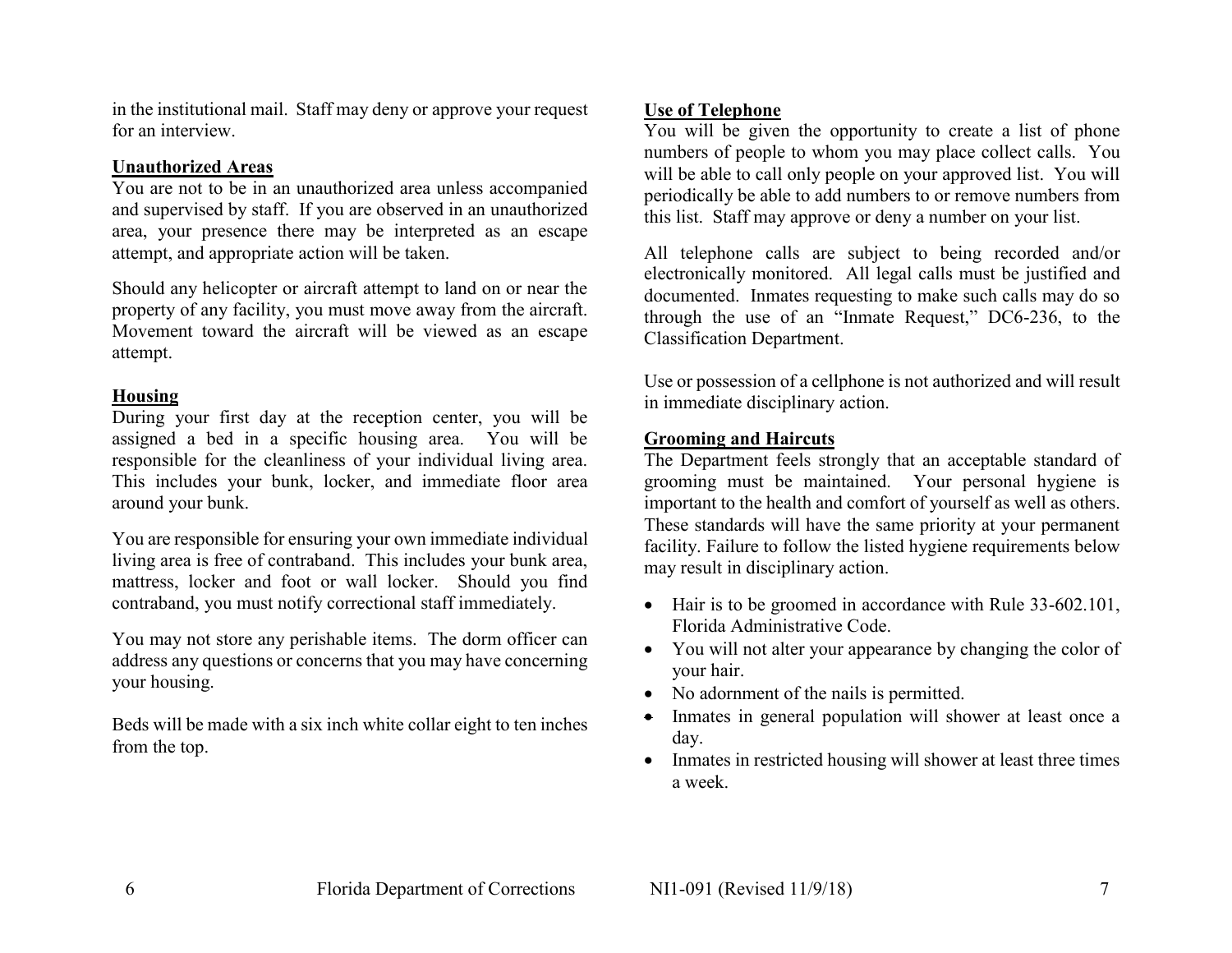All inmates shall elect either to be clean shaven or to grow and maintain a half-inch beard. Such a beard shall include all the hair that grows naturally on the face and front of the neck, excluding eyebrows and eyelashes. Inmates shall not display any other type, style, or arrangement of hair on the face nor front of the neck. Inmates shall not sculpt nor edge their beards. No numbers, symbols, letters, nor other designs shall appear in inmate beards. Those male inmates who desire to remain clean shaven shall be clipper shaved three times per week, and those inmates who desire to grow a half-inch beard shall have their beards trimmed three times per week with a clipper fitted with a half-inch guard.

# **PROGRAMS**

# **Classification**

The Classification Department is divided into teams. It is important that you are aware of the team to which you are assigned since they will be making recommendations concerning program assignments. Classification team members will ask many questions concerning program assignments, custody, transfers, visitors, work assignments, your background, and current case.

Your Classification Officer will be evaluating your overall adjustment, and this evaluation will play an important part in the decisions that must be made. You will be expected to participate in any programs to which you are recommended. It is during this time of processing that the decision will be made as to what permanent facility you will be transferred.

One of the most common concerns that a newly incarcerated inmate has is about gain time. Your Classification Officer will be able to tell what type of gain time you are eligible to receive.

# **Custody Assignments**

An issue that inmates are usually concerned about is their custody level. Your custody is determined by a number of factors including length of sentence, criminal history, any history of violence, escape history, and a number of other important factors. Your Classification Officer will explain your custody in more detail at your classification interview.

The following are the current custody classifications:

- **Community**: Community custody refers to that class of inmates who are eligible for placement at a community residential facility.
- **Minimum**: Minimum custody refers to that class of inmates who are eligible for outside work assignments, but not for placement at a community residential facility.
- **Medium**: Medium custody refers to that class of inmates who are eligible for placement at a work camp with a secure perimeter but who are not eligible for placement in an outside work assignment without armed supervision.
- **Close**: Close custody refers to that class of inmates who must be maintained within an armed perimeter or under direct, armed supervision when outside of a secure perimeter.
- **Maximum**: Maximum custody refers to that class of inmates who are under a sentence of death.

# **Detainers and Warrants**

Classification staff will notify you in the event a detainer/warrant, including an out-of-state detainer, is filed against you or when a detainer is cancelled or withdrawn.

# **Furloughs**

Inmates classified as Minimum or Community custody, and who meet additional required criteria, are eligible for consideration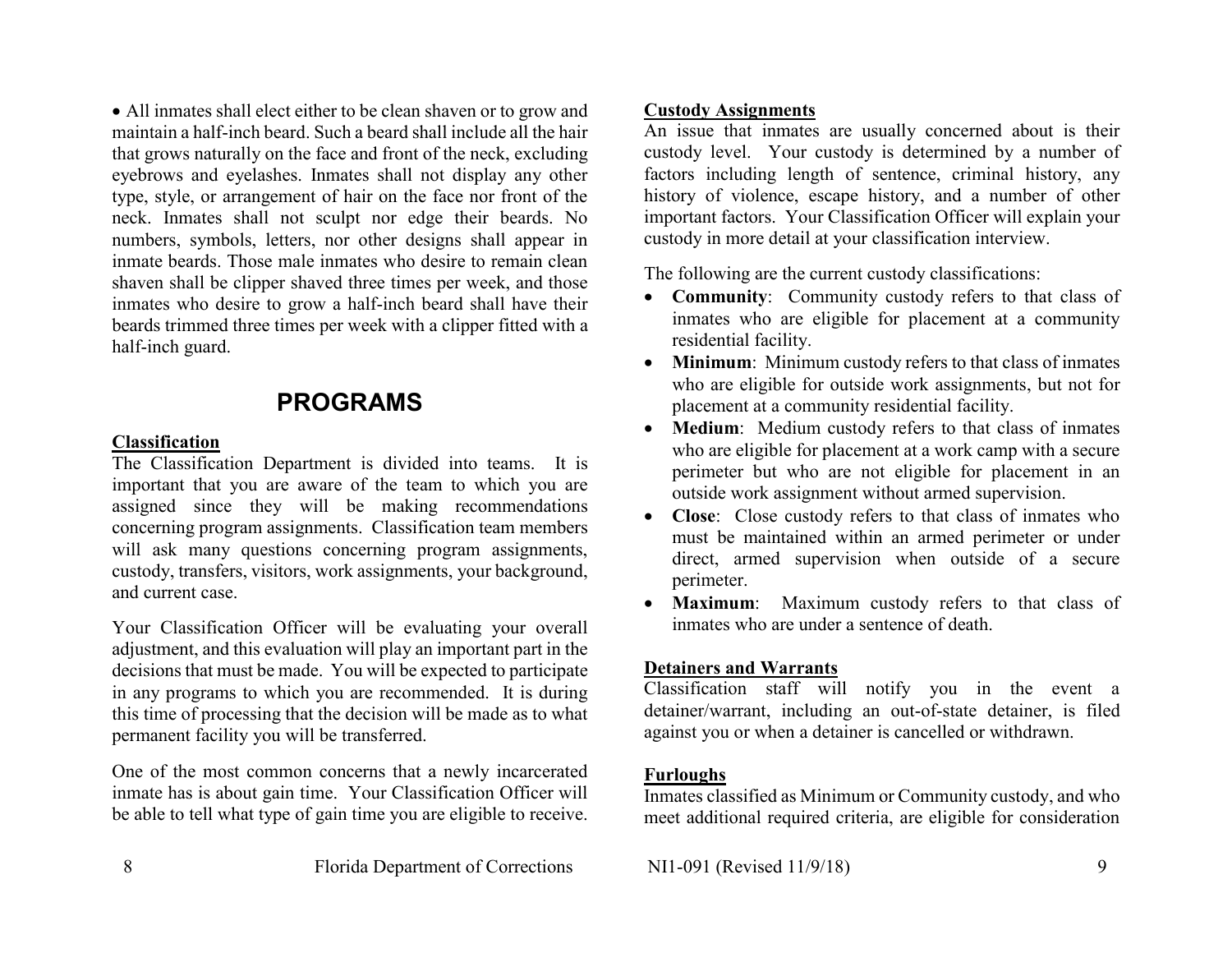for furlough upon approval of the Warden. A furlough may be granted for an inmate to visit a dying relative, attend the funeral of a relative, or for other compelling reasons consistent with public interest.

#### **Institutional Placement**

After completing the orientation process at a reception center, inmates are transferred to a "permanent facility". Placement is based on individual need such as programs, education, health and availability of bed space. Inmates may request a transfer from their Classification Officer after they have been at an institution for a significant amount of time with proper institutional adjustment.

#### **Job Assignments**

You do not have the option to refuse work assignments. Inmates are assigned jobs based on institutional need, prior employment background, and skill level. Within the resources available, your Classification Officer will take into consideration any desire you may have for on-the-job training. You will be expected to perform your assigned job in a satisfactory and acceptable manner.

#### **Visitation**

Visitation is a privilege and not a right.

Inmates may be eligible to receive regularly scheduled visits from people on their approved visitors list except during reception processing. There are two ways for family/friends to apply for visitation once you have arrived at your permanent facility: Electronically through the Department of Corrections Public Webpage or through routine mail by paper application. You can request paper applications from your Classification Officer for mailing. Your Classification Officer will assist you with adding or removing people from your list.

Visitation is regularly scheduled for Saturdays and Sundays. Visitation is extended to the following holidays:

- New Year's Day
- Martin Luther King, Jr.'s Birthday
- Memorial Day
- Independence Day
- Labor Day
- Veteran's Day
- Thanksgiving Day
- Day After Thanksgiving
- Christmas Day

You may also receive legal and special visits if approved by the Warden or Duty Warden. The Warden or Duty Warden reserves the right to disapprove these visits, as well as the right to deny regularly scheduled visitation.

# **Health Services**

During your incarceration, your medical, dental, and mental health needs will be continuously evaluated. Throughout your incarceration, you may communicate your health concerns to medical staff by reporting to routine "sick call", by declaring a "medical emergency" to staff, or by submitting a written request to health care staff. During orientation, you will be advised as to sick call and emergency treatment procedures.

Medical emergencies are actual emergencies and you are not to use this avenue to obtain routine medical care. Staff will advise you as to what constitutes a medical emergency.

Inmates who elect to sign up for routine sick call will be assessed a co-payment as required by Florida Statute 945.6037. This copayment will also be assessed for self-initiated non-emergency clinical visits for medical, mental health, and/or dental care.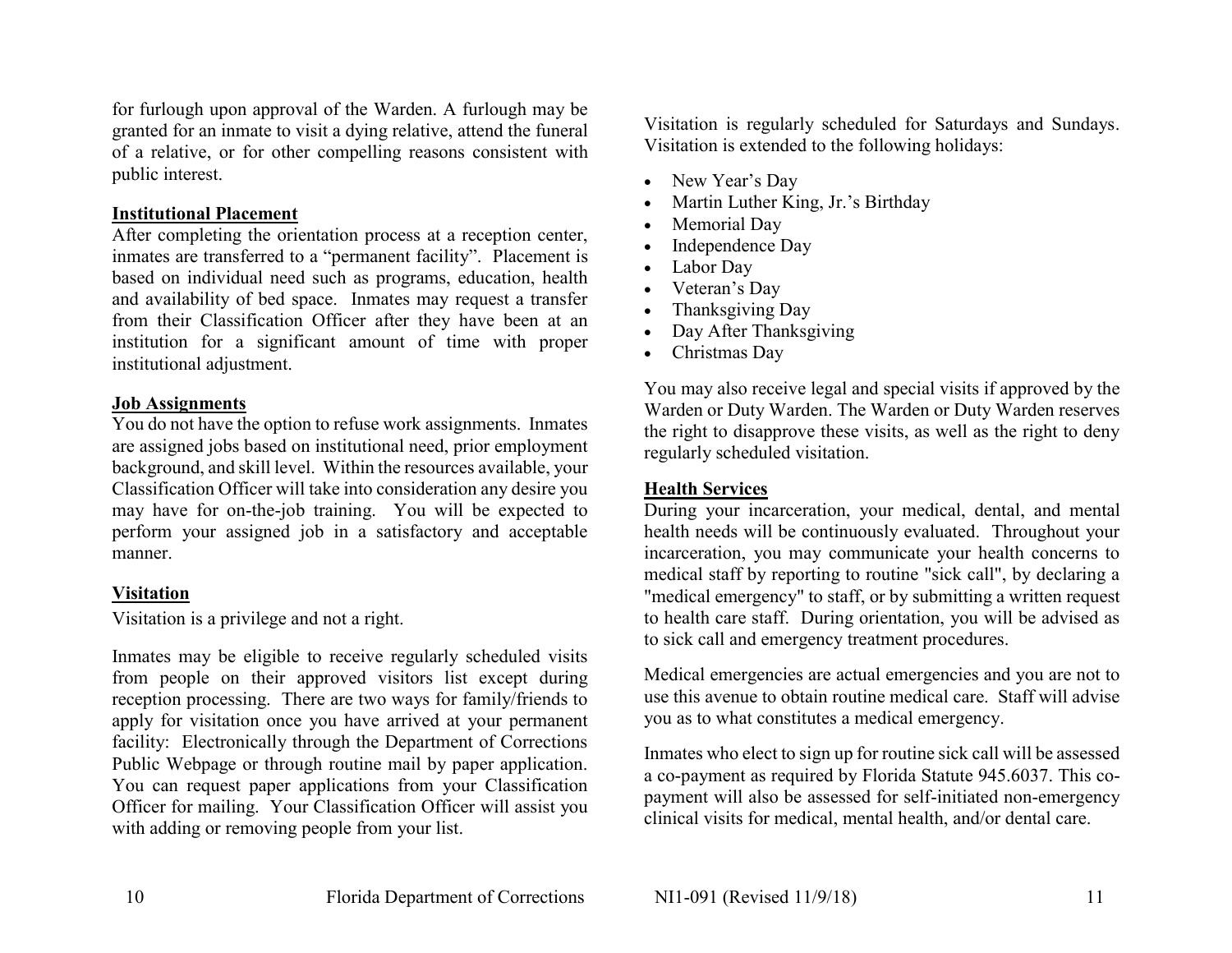# **The ADA (Americans With Disabilities Act)**

**PURPOSE:** To establish guidelines in accordance with the Americans with Disabilities Act of 1990, and section 504 of the 1973 Rehabilitation Act. To provide equal access to the Department's programs, services, and activities to inmates who have documented disabilities which affect major life activities.

 The Department has many programs, accommodations and auxiliary aids/devices available to disabled inmates who meet the criteria, based on medical's assessment. Upon reception, you will be assessed by medical and given an impairment grade (if applicable) in regards to your disability, whether it be hearing, vision or mobility. Any accommodation or auxiliary aid/device you may need will be addressed upon reception. If you have no impairment upon reception, but feel you developed one during your incarceration, then you can request to be reevaluated at that time. Any accommodation or auxiliary aid/device not addressed at your initial reception will be requested by you filling out form DC2-530A (Reasonable Modification of Accommodation Request) and submitting it to the Institutional ADA Coordinator. This form is available in the library, medical, classification and your housing unit. Procedure 604.101 (Americans with Disabilities Act Provisions for Inmates) explains in detail the ADA as it pertains to inmates and how to access the many programs, auxiliary aids/devices and other accommodations the Department has available. You may request a copy of the Procedure from the Library or the Assistant Warden of Programs by filling out a DC6-236 (Inmate Request).

#### **Religion**

Efforts are made to accommodate each inmate's religious beliefs when doing so does not jeopardize security. Should you wish to discuss personal or religious matters with either a chaplain or a volunteer you may notify the dorm officer, a work supervisor, or submit an inmate request. Non-denominational services are held in all of our major institutions. Some of our institutions take advantage of local clergy and other volunteers to provide religious services.

The Department has designated Faith-Based Institutions, which offer enhanced programming designed to rehabilitate, reintegrate inmates into the community, comply with restorative justice programming, and offer a fuller range of religious accommodations than those institutions not designated as Faith-Based Institutions. For more information, contact your Classification Officer.

#### **Law Library**

Inmates at major institutions will have access to a law library. The law library will provide research materials, case law, statute books, and related services. In addition, law clerks are available to assist you. Your institution will also provide notary services for legal documents.

Legal work is to be done during your off-duty time. However, arrangements may be made to provide you additional time to conduct your legal work. Each library will have different operating hours based upon the needs and schedules of the local facility.

If your location does not have a "major" law library, you may have certain issues researched at a major library for you, and copies of the necessary documents will be mailed to you. Requests for this service should be routed through your designated institutional staff.

#### **Library**

It is the policy of the Florida Department of Corrections to provide inmates with access to a complete library service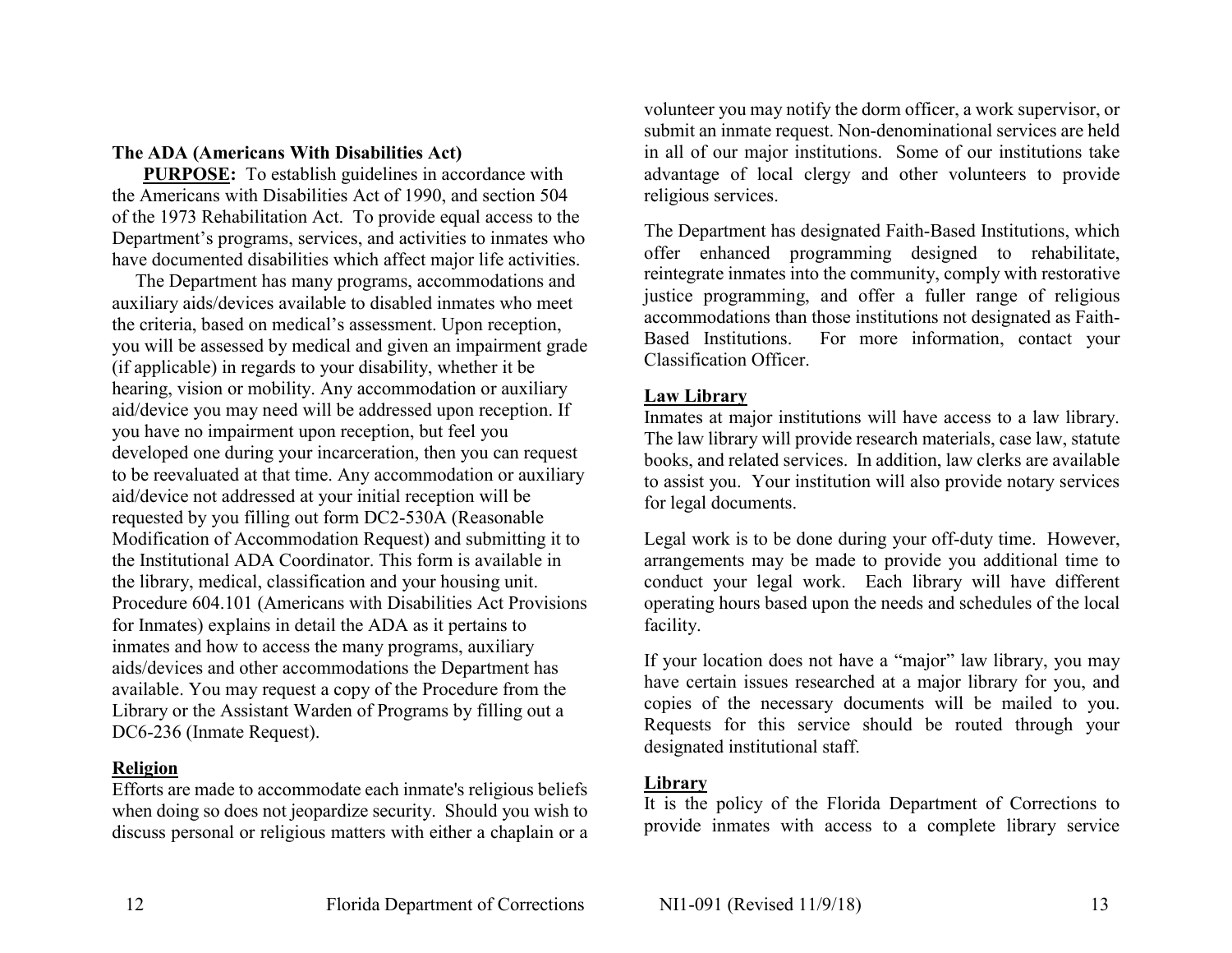program. This includes printed materials such as books, magazines, newspapers, as well as audio and visual collections. Materials will vary from institution to institution; however, a visit to your permanent institution's library should make you aware of the special services it offers. Library hours will also vary at different locations.

Library schedules are designed to maximize inmate use. Your institutional library will be open during part of the weekend and/or after normal work hours to provide you with an opportunity to visit the library during your off-duty times. Inmates in Administrative Confinement or Close Management may not be able to physically visit the library but may still have services available. Procedures will vary from institution to institution.

You are responsible for the materials you use or check out of the library. Destruction or theft of library materials can lead to formal disciplinary action that can include the suspension of your library privileges as well as requiring you to pay any replacement costs.

#### **Academic Education**

You may wish to take advantage of academic education or vocational training opportunities. A Test of Adult Basic Education (TABE) will be given to determine your specific educational needs. If you are interested in enrolling in school or assisting other inmates as a tutor, contact the Education Department when you arrive at your assigned institution.

#### **Special Education**

The Department of Corrections also provides a special education program for inmates under the age of 21 who have been identified as having special education needs and/or who may have been enrolled in a public school special education program.

Special education needs will be initially determined during the reception process.

#### **Vocational Training**

Vocational training is available to provide inmates an opportunity to acquire vocational skills in order to obtain a job after release. If you are interested in enrolling in a vocational program, contact the Education Department at your assigned facility.

#### **Self-Betterment and Wellness Programming**

Self-Betterment programs, addressing various subjects from personal development to re-entry, may be available at your assigned facility. Additionally, wellness programs, addressing topics on physical health, may also be available. These programs are designed to afford you the opportunity to engage in activities while you are incarcerated that promote a healthy lifestyle and help you spend your free time in a positive manner. Available programs vary by facility.

#### **Youthful Offenders**

Inmates meeting certain criteria may be considered youthful offenders if sentenced under the Youthful Offender Act or if such classification is determined appropriate. These inmates are housed in designated facilities as appropriate and in accordance with Florida statute.

Those facilities housing youthful offenders implement programming aimed at reducing inmate idleness and increasing young inmates' chances of becoming a law-abiding citizen upon re-entry into the community.

# **Community Work Release**

Work release provides inmates at Community Custody the opportunity to work in paid employment in the community and return to the facility each night. Inmates pay a certain portion of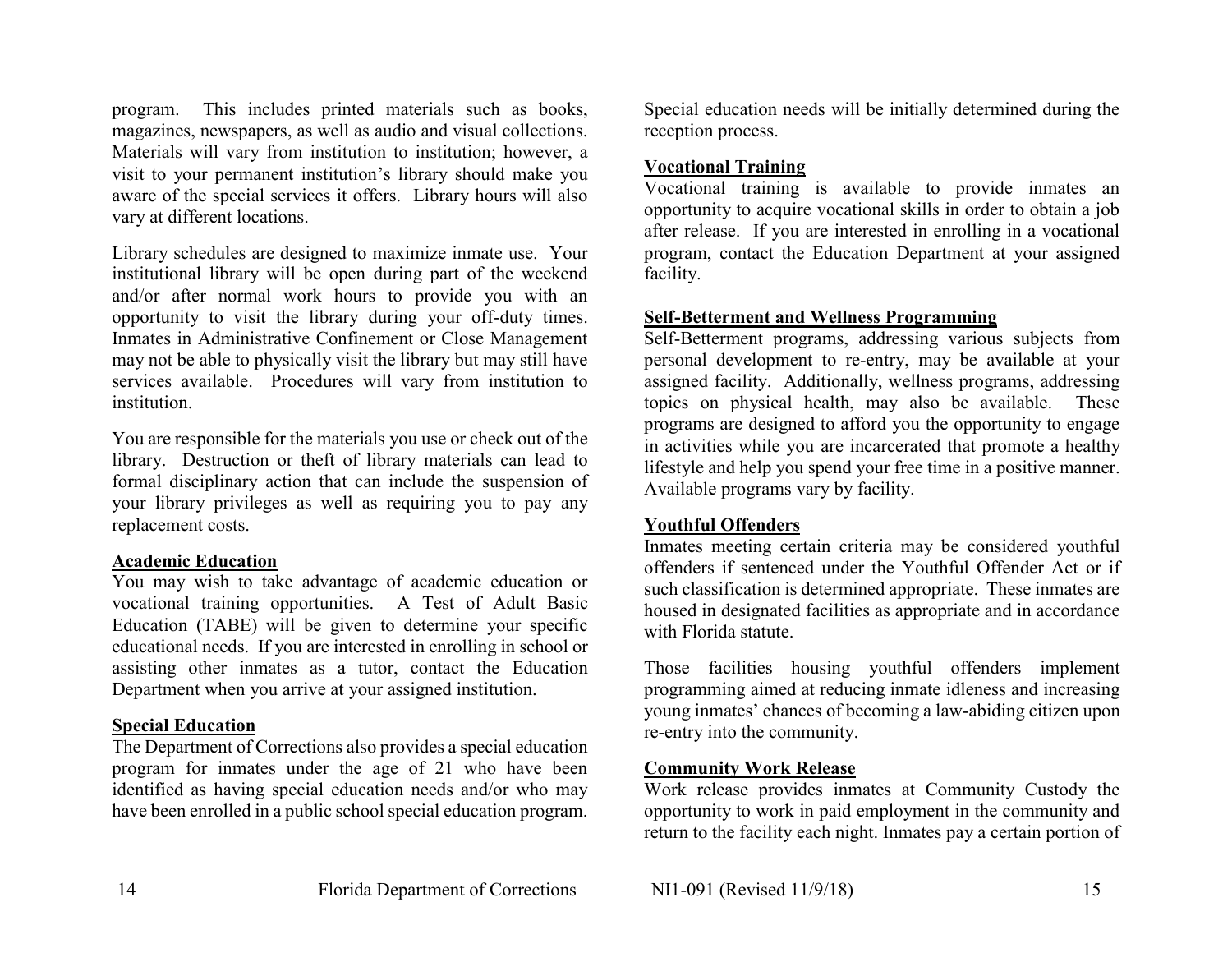their take home pay for subsistence, savings, support of dependents and restitution for their offenses. Inmates may also be allowed furloughs with immediate family members once per week for up to eight daylight hours.

In addition to work release, inmates at Community Custody can participate in the Transition Center Program for up to 12 months with the remainder of their sentence, not to exceed 14 months, in paid employment.

For more detailed information concerning qualifications for work release placement, contact your Classification Officer.

# **OPERATIONS**

# **Contraband**

Contraband is defined as any article or item that you have in your possession, or in your property, that was not issued, and has not been approved by the Department. Specifics are contained in Rule 33-602.203, Florida Administrative Code. Possession of any contraband may result in disciplinary action.

# **Count Procedures**

Your whereabouts will be accounted for at all times. A system of counts will take place at each and every institution. You will follow all instructions given to you by the staff during these counts.

Your cooperation in following all count procedures is mandatory at all times. Failure to comply may result in disciplinary action.

# **Discipline**

You are responsible for abiding by all rules, policies and institutional procedures. The rules of prohibited conduct and penalties can be found in Rule 33-601.314, Florida Administrative Code.

# **Food Service**

The Food Service operation will vary by location. You will be provided three meals a day. Most locations will prepare each tray identically and you will pick up the next tray completed at the end of the line. Special diets will be accommodated only by approval of the Medical Department.

Other rules may include:

- No talking.
- Once you go through the serving line you may not go back through the line.
- You may not cut in line.
- There may be designated seating arrangements.
- You may not skip seats or save seats for other inmates.
- You must clean your eating area and turn in all trays, cups, and utensils before leaving.
- DO NOT take food or utensils outside the dining hall unless authorized to do so.

# **Inmate Banking**

While you are incarcerated, you may establish an inmate bank account. Any monies that you bring in with you will be taken from you and transferred to Inmate Banking in Central Office and an inmate bank account will be set up in your name. All transactions are electronic. Information about deposits and withdrawals will be given to you during orientation.

Inmate bank statements are provided once per month in accordance with Rule 33-203.201 (11).

# **Canteen Services**

Canteen services will normally be available on a daily basis according to the posted schedule. Only one order will be taken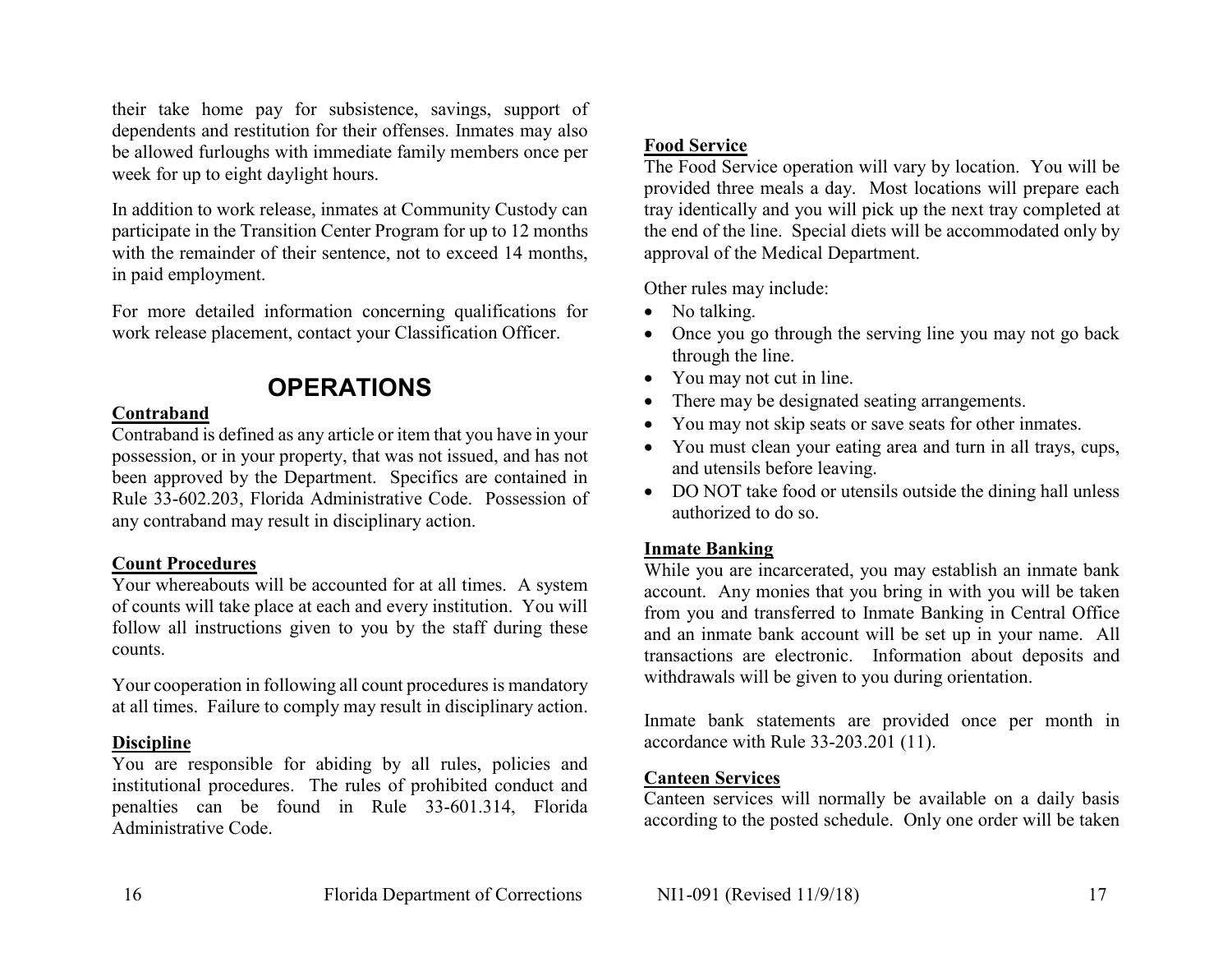from an inmate at a time. Inmates will not be permitted to make purchases for another inmate. You must have your picture I.D. in hand in order to purchase items from the canteen. There is a weekly purchase limit.

#### **Grievances**

The Department has a grievance process available for you to resolve issues you may have. You are encouraged to make every effort to resolve your issue prior to filing a grievance. There are two types of grievances, informal and formal. Grievance types and procedures will be explained to you during orientation and can be found in Rule 33-103, Florida Administrative Code.

# **Mail**

You may correspond with whomever you desire (as outlined in Rule 33-210.101) except the following:

- Those who do not wish for you to correspond with them.
- Any other inmate at any other correctional facility without prior approval.
- With a minor whose parents or guardians do not consent.

All incoming and outgoing routine mail will be inspected. All mail and packages will be sent through the U.S. Postal Service. You will be entitled to legal and privileged mail. Legal and privileged mail will be opened in the presence of a staff member and inspected for contraband.

#### **Property**

The amount of personal property that you may have will be limited. All approved personal property will be kept neatly in an approved storage space. Any excess will be considered contraband and may be confiscated.

Included in property is reading material. You will only be permitted to receive publications that are on the approved reading list.

# **Protection Issues**

If at any time during your incarceration you are concerned for your safety from staff or inmates immediately notify a staff member so that your concerns can be evaluated and appropriate action taken to ensure your safety and well-being.

# **Prison Rape Elimination Act**

In accordance with the Prison Rape Elimination Act (PREA) of 2003, the Department has adopted a zero-tolerance policy toward sexual assault/battery and sexual harassment by inmates or staff. If you feel that any of these have happened to you or another inmate, immediately notify a staff member so that appropriate action can be taken. Additionally, posters with a toll-free, secure numbers (speed dial  $*8477 - TIPS & 8466$ external reporting line) can be found in the common areas of the institution. All calls made to these secure lines will not be recorded. Additionally, all calls made to the advocacy hotline (speed dial 8499) will remain confidential. The Department takes all allegations very seriously and investigates all reports of sexual abuse and sexual harassment.

There is no such thing as legal consensual sex in prison. Department of Corrections policy and the law prohibit sexual behavior between inmates. Those who commit sexual assault/battery or sexual harassment face legal action. If necessary, the Department will seek outside criminal charges.

If you require victim advocacy services, all provided information will be kept confidential, except information that requires mandatory reporting, such as if you intend to harm yourself or someone else. If you would like the victim advocate to report a PREA allegation for you, you must sign a release of information.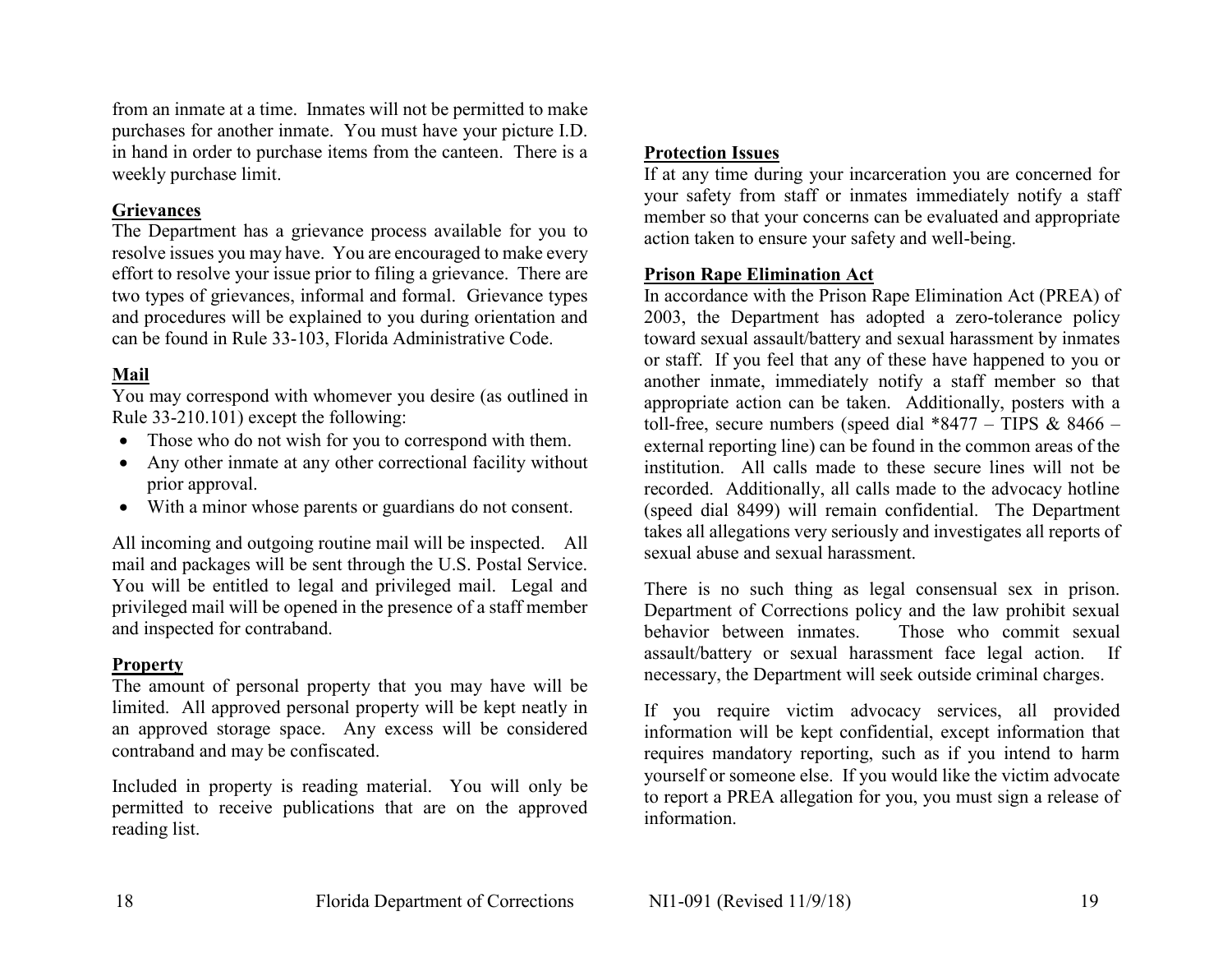# **Security Threat Groups**

Security Threat Groups are formal or informal inmate groups, gangs, organizations, or associations consisting of three or more members who have;

- (a) A common name or common identifying signs, colors, or symbols.
- (b) members or associates who individually or collectively engage in or have engaged in a pattern of gang activity, criminal activity, or Department rule violations; or
- (c) potential to act in concert to pose a threat or potential threat to the public, staff, visitors, other inmates or offenders, or the secure and orderly operation of a institution, probation office, other Department property, or Department activity or function.

Security Threat Groups pose a threat to other inmates, staff and visitors. These groups recruit members in prison and are organized to facilitate illegal activities inside and outside of prison. Becoming involved with a security threat group (gang) will result in your identification as a member of that group and can affect your eligibility for job assignments, certain types of transfers, and can result in the following:

- (a) Disciplinary Action
- (b) Placement in Close Management
- (c) Threats and extortion to family members
- (d) Threats and extortion to you
- (e) Injury from assaults by other STG members
- (f) Outside charges for participating in illegal activity
- (g) Death

# **Synthetic Drugs**

Synthetic drugs are chemically laces substances similar to marijuana, cocaine, and methamphetamine. These drugs are commonly known as K-2, Spice, lab-manufactured THC, and bath salts.

These drugs are dangerous because you don't know what chemicals you are ingesting. Today's K-2 is often made from chemicals that are dangerous if swallowed or inhaled and have no natural way of leaving the body.

Using K-2 or drugs like K-2 can result in the following:

- (a) Disciplinary Action
- (b) Outside Charges
- (c) Violent Behavior
- (d) Memory Loss
- (e) Vomiting
- (f) Organ shut down
- (g) Death

# **Use of force**

Inmates are given an opportunity to provide a written statement following a use of force.

Your written statement will be included with the use of force report, and reviewed by the Warden and Inspector General's Office.

# **Permanent Institution Orientation**